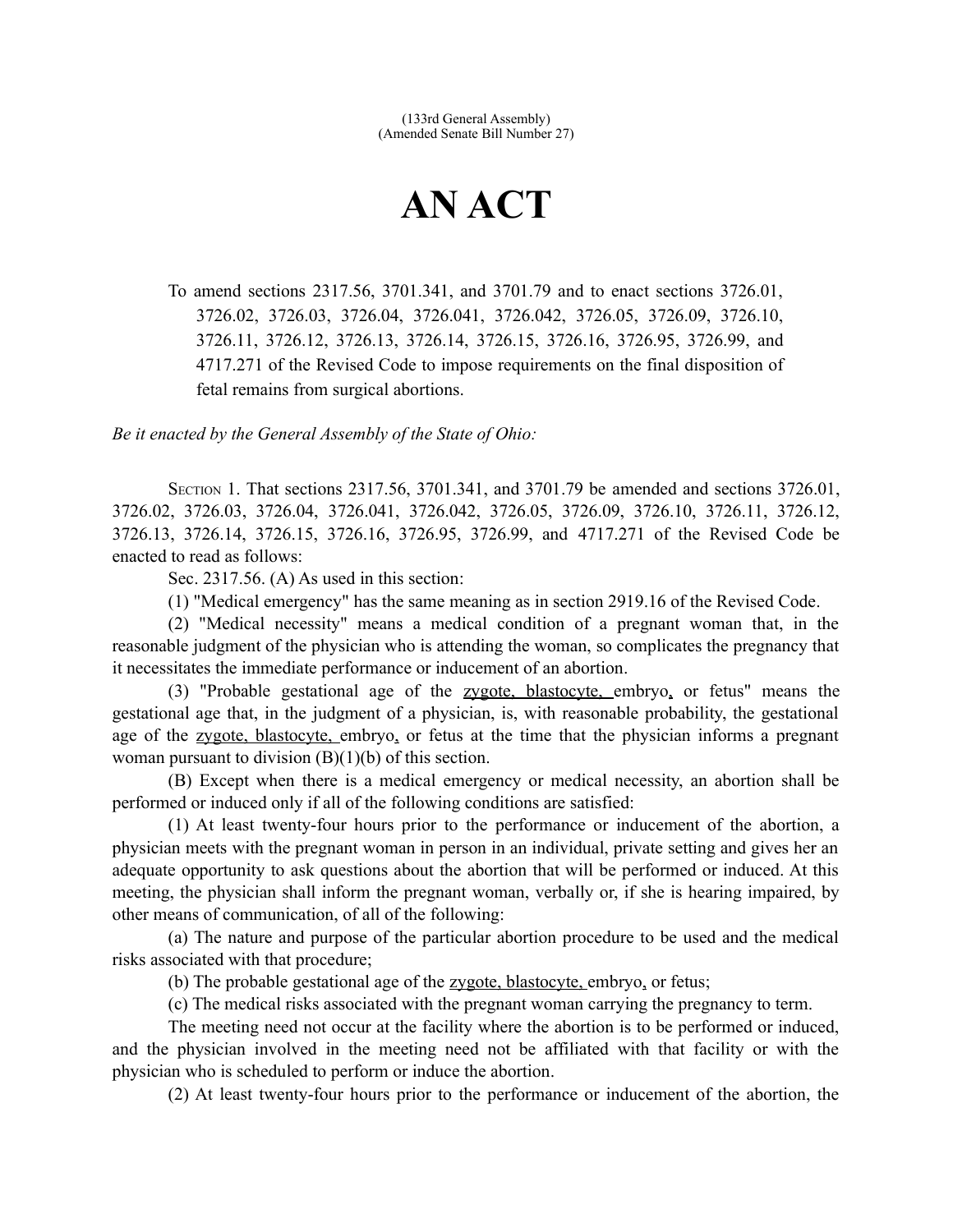2

physician who is to perform or induce the abortion or the physician's agent does each of the following in person, by telephone, by certified mail, return receipt requested, or by regular mail evidenced by a certificate of mailing:

(a) Inform the pregnant woman of the name of the physician who is scheduled to perform or induce the abortion;

(b) Give the pregnant woman copies of the published materials described in division (C) of this section;

(c) Inform the pregnant woman that the materials given pursuant to division  $(B)(2)(b)$  of this section are published by the state and that they describe the zygote, blastocyte, embryo, or fetus and list agencies that offer alternatives to abortion. The pregnant woman may choose to examine or not to examine the materials. A physician or an agent of a physician may choose to be disassociated from the materials and may choose to comment or not comment on the materials.

(3) If it has been determined that the unborn human individual the pregnant woman is carrying has a detectable fetal heartbeat, the physician who is to perform or induce the abortion shall comply with the informed consent requirements in section 2919.194 of the Revised Code in addition to complying with the informed consent requirements in divisions  $(B)(1)$ ,  $(2)$ ,  $(4)$ , and  $(5)$  of this section.

(4) Prior to the performance or inducement of the abortion, the pregnant woman signs a form consenting to the abortion and certifies both all of the following on that form:

(a) She has received the information and materials described in divisions (B)(1) and (2) of this section, and her questions about the abortion that will be performed or induced have been answered in a satisfactory manner.

(b) She consents to the particular abortion voluntarily, knowingly, intelligently, and without coercion by any person, and she is not under the influence of any drug of abuse or alcohol.

 (c) If the abortion will be performed or induced surgically, she has been provided with the notification form described in division (A) of section 3726.14 of the Revised Code.

 (d) If the abortion will be performed or induced surgically and she desires to exercise the rights under division (A) of section 3726.03 of the Revised Code, she has completed the disposition determination under section 3726.04 or 3726.041 of the Revised Code.

 A form shall be completed for each zygote, blastocyte, embryo, or fetus to be aborted. If a pregnant woman is carrying more than one zygote, blastocyte, embryo, or fetus, she shall sign a form for each zygote, blastocyte, embryo, or fetus to be aborted.

The form shall contain the name and contact information of the physician who provided to the pregnant woman the information described in division (B)(1) of this section.

(5) Prior to the performance or inducement of the abortion, the physician who is scheduled to perform or induce the abortion or the physician's agent receives a copy of the pregnant woman's signed form on which she consents to the abortion and that includes the certification required by division (B)(4) of this section.

(C) The department of health shall publish in English and in Spanish, in a typeface large enough to be clearly legible, and in an easily comprehensible format, the following materials on the department's web site:

(1) Materials that inform the pregnant woman about family planning information, of publicly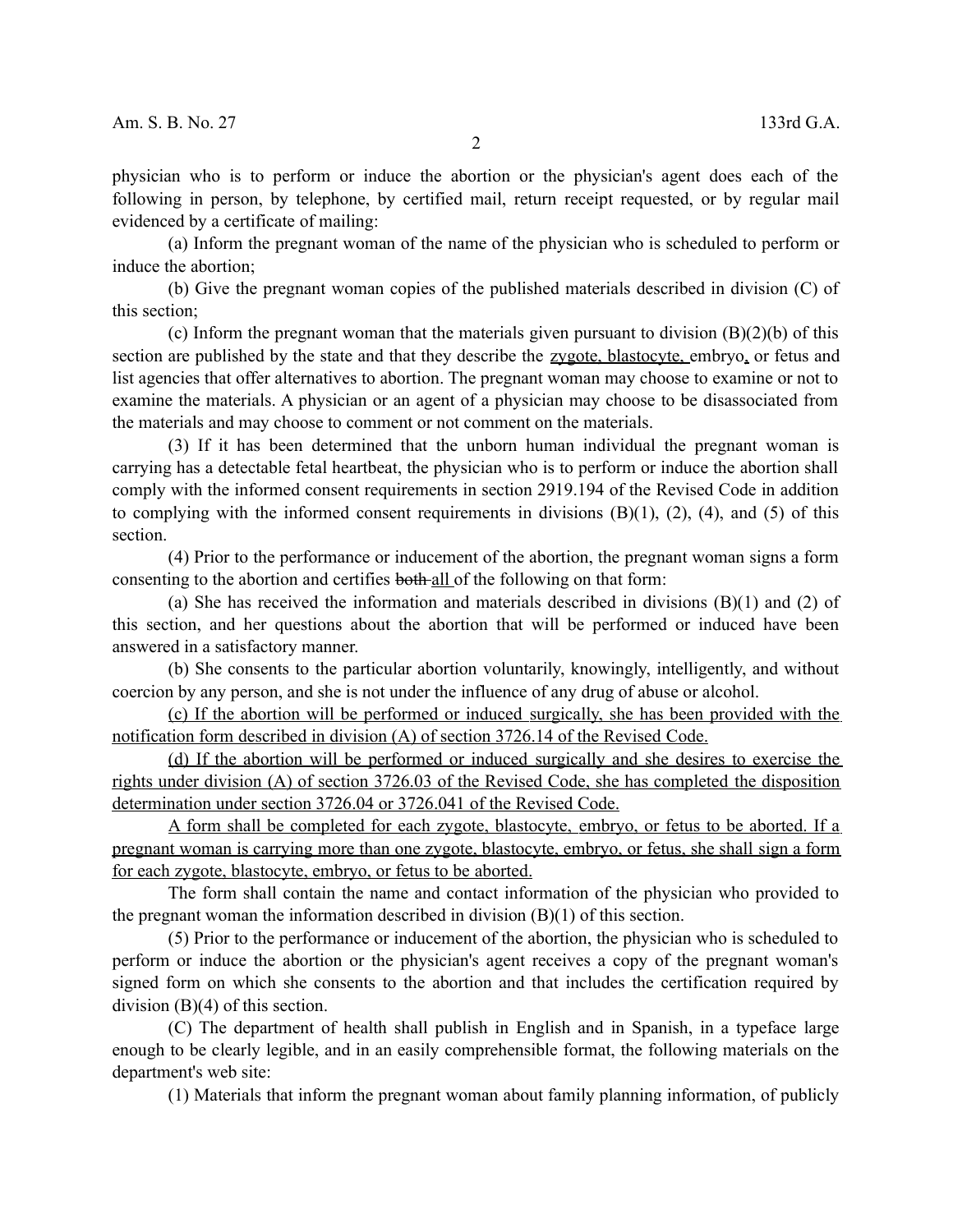funded agencies that are available to assist in family planning, and of public and private agencies and services that are available to assist her through the pregnancy, upon childbirth, and while the child is dependent, including, but not limited to, adoption agencies. The materials shall be geographically indexed; include a comprehensive list of the available agencies, a description of the services offered by the agencies, and the telephone numbers and addresses of the agencies; and inform the pregnant woman about available medical assistance benefits for prenatal care, childbirth, and neonatal care and about the support obligations of the father of a child who is born alive. The department shall ensure that the materials described in division (C)(1) of this section are comprehensive and do not directly or indirectly promote, exclude, or discourage the use of any agency or service described in this division.

(2) Materials that inform the pregnant woman of the probable anatomical and physiological characteristics of the zygote, blastocyte, embryo, or fetus at two-week gestational increments for the first sixteen weeks of pregnancy and at four-week gestational increments from the seventeenth week of pregnancy to full term, including any relevant information regarding the time at which the fetus possibly would be viable. The department shall cause these materials to be published after it consults with independent health care experts relative to the probable anatomical and physiological characteristics of a zygote, blastocyte, embryo, or fetus at the various gestational increments. The materials shall use language that is understandable by the average person who is not medically trained, shall be objective and nonjudgmental, and shall include only accurate scientific information about the zygote, blastocyte, embryo, or fetus at the various gestational increments. If the materials use a pictorial, photographic, or other depiction to provide information regarding the zygote, blastocyte, embryo, or fetus, the materials shall include, in a conspicuous manner, a scale or other explanation that is understandable by the average person and that can be used to determine the actual size of the zygote, blastocyte, embryo, or fetus at a particular gestational increment as contrasted with the depicted size of the zygote, blastocyte, embryo, or fetus at that gestational increment.

(D) Upon the submission of a request to the department of health by any person, hospital, physician, or medical facility for one copy of the materials published in accordance with division (C) of this section, the department shall make the requested copy of the materials available to the person, hospital, physician, or medical facility that requested the copy.

(E) If a medical emergency or medical necessity compels the performance or inducement of an abortion, the physician who will perform or induce the abortion, prior to its performance or inducement if possible, shall inform the pregnant woman of the medical indications supporting the physician's judgment that an immediate abortion is necessary. Any physician who performs or induces an abortion without the prior satisfaction of the conditions specified in division (B) of this section because of a medical emergency or medical necessity shall enter the reasons for the conclusion that a medical emergency or medical necessity exists in the medical record of the pregnant woman.

(F) If the conditions specified in division (B) of this section are satisfied, consent to an abortion shall be presumed to be valid and effective.

(G) The performance or inducement of an abortion without the prior satisfaction of the conditions specified in division (B) of this section does not constitute, and shall not be construed as constituting, a violation of division (A) of section 2919.12 of the Revised Code. The failure of a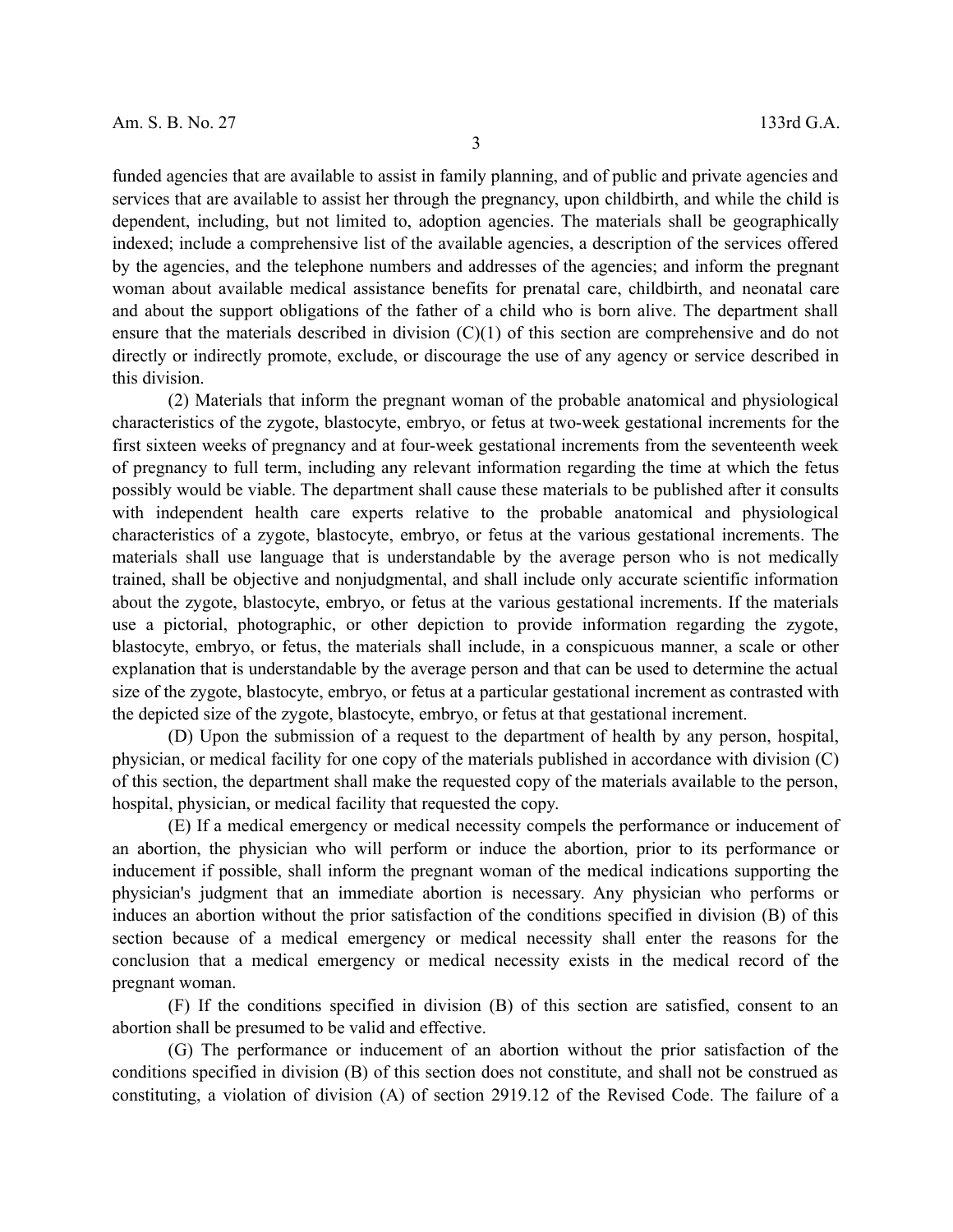physician to satisfy the conditions of division (B) of this section prior to performing or inducing an abortion upon a pregnant woman may be the basis of both of the following:

(1) A civil action for compensatory and exemplary damages as described in division (H) of this section;

(2) Disciplinary action under section 4731.22 of the Revised Code.

(H)(1) Subject to divisions (H)(2) and (3) of this section, any physician who performs or induces an abortion with actual knowledge that the conditions specified in division (B) of this section have not been satisfied or with a heedless indifference as to whether those conditions have been satisfied is liable in compensatory and exemplary damages in a civil action to any person, or the representative of the estate of any person, who sustains injury, death, or loss to person or property as a result of the failure to satisfy those conditions. In the civil action, the court additionally may enter any injunctive or other equitable relief that it considers appropriate.

(2) The following shall be affirmative defenses in a civil action authorized by division (H)(1) of this section:

(a) The physician performed or induced the abortion under the circumstances described in division (E) of this section.

(b) The physician made a good faith effort to satisfy the conditions specified in division (B) of this section.

(3) An employer or other principal is not liable in damages in a civil action authorized by division (H)(1) of this section on the basis of the doctrine of respondeat superior unless either of the following applies:

(a) The employer or other principal had actual knowledge or, by the exercise of reasonable diligence, should have known that an employee or agent performed or induced an abortion with actual knowledge that the conditions specified in division (B) of this section had not been satisfied or with a heedless indifference as to whether those conditions had been satisfied.

(b) The employer or other principal negligently failed to secure the compliance of an employee or agent with division (B) of this section.

(4) Notwithstanding division (E) of section 2919.12 of the Revised Code, the civil action authorized by division (H)(1) of this section shall be the exclusive civil remedy for persons, or the representatives of estates of persons, who allegedly sustain injury, death, or loss to person or property as a result of a failure to satisfy the conditions specified in division (B) of this section.

(I) The department of job and family services shall prepare and conduct a public information program to inform women of all available governmental programs and agencies that provide services or assistance for family planning, prenatal care, child care, or alternatives to abortion.

Sec. 3701.341. (A) The director of health, pursuant to Chapter 119. and consistent with Chapter 3726. and section 2317.56 of the Revised Code, shall adopt rules relating to abortions and the following subjects:

(1) Post-abortion procedures to protect the health of the pregnant woman;

(2) Pathological reports;

(3) Humane disposition of the product of human conception;

(4) Counseling.

(B) The director of health shall implement the rules and shall apply to the court of common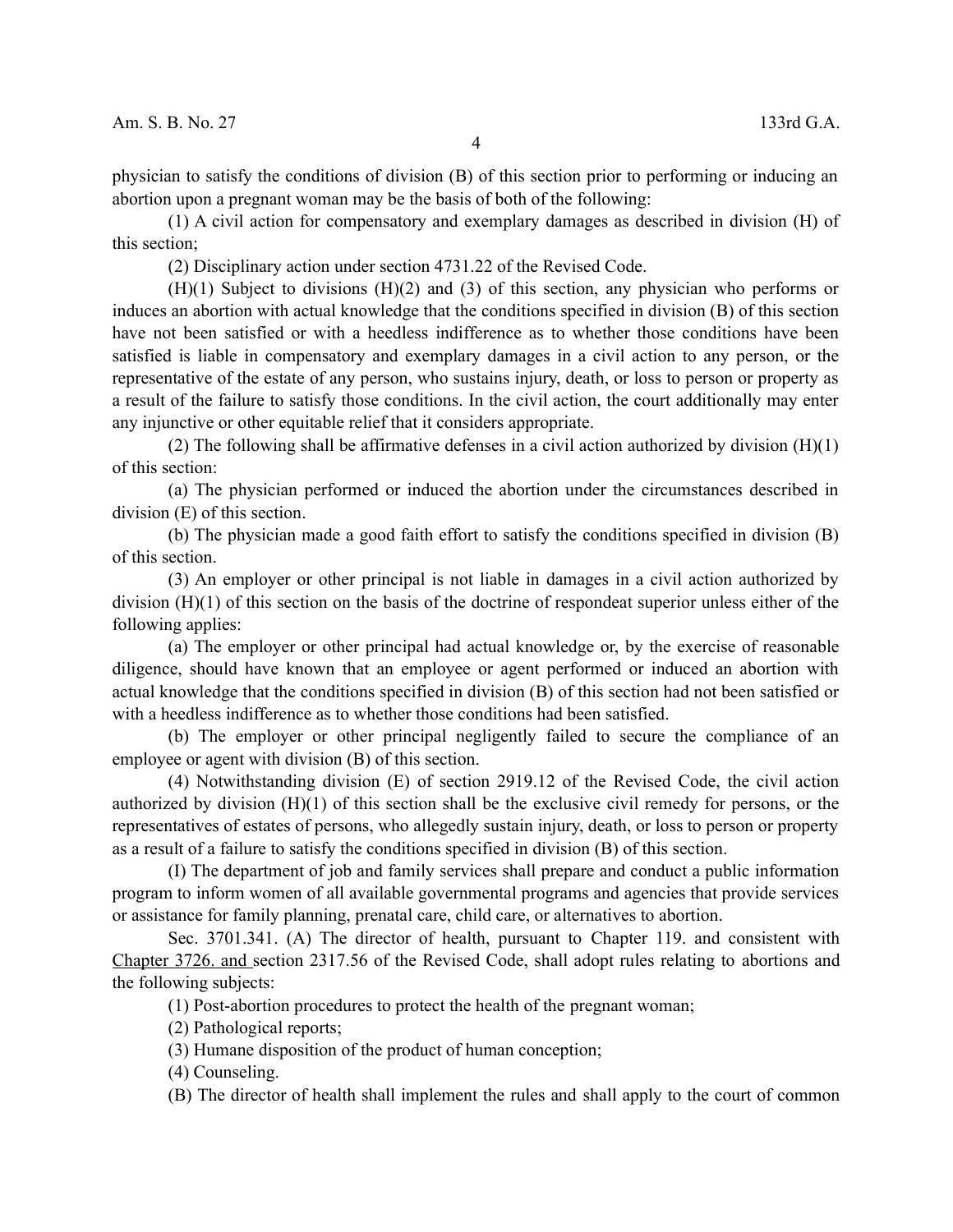pleas for temporary or permanent injunctions restraining a violation or threatened violation of the rules. This action is an additional remedy not dependent on the adequacy of the remedy at law.

Sec. 3701.79. (A) As used in this section:

(1) "Abortion" has the same meaning as in section 2919.11 of the Revised Code.

(2) "Abortion report" means a form completed pursuant to division (C) of this section.

(3) "Ambulatory surgical facility" has the same meaning as in section 3702.30 of the Revised Code.

(4) "Department" means the department of health.

(5) "Hospital" means any building, structure, institution, or place devoted primarily to the maintenance and operation of facilities for the diagnosis, treatment, and medical or surgical care for three or more unrelated individuals suffering from illness, disease, injury, or deformity, and regularly making available at least clinical laboratory services, diagnostic x-ray services, treatment facilities for surgery or obstetrical care, or other definitive medical treatment. "Hospital" does not include a "home" as defined in section 3721.01 of the Revised Code.

(6) "Physician's office" means an office or portion of an office that is used to provide medical or surgical services to the physician's patients. "Physician's office" does not mean an ambulatory surgical facility, a hospital, or a hospital emergency department.

(7) "Postabortion care" means care given after the uterus has been evacuated by abortion.

(B) The department shall be responsible for collecting and collating abortion data reported to the department as required by this section.

(C) The attending physician shall complete an individual abortion report for each-the abortion of each zygote, blastocyte, embryo, or fetus the physician performs-upon a woman. The report shall be confidential and shall not contain the woman's name. The report shall include, but is not limited to, all of the following, insofar as the patient makes the data available that is not within the physician's knowledge:

(1) Patient number;

(2) The name and address of the facility in which the abortion was performed, and whether the facility is a hospital, ambulatory surgical facility, physician's office, or other facility;

(3) The date of the abortion;

(4) If a surgical abortion, the method of final disposition of the fetal remains under Chapter 3726. of the Revised Code;

(5) All of the following regarding the woman on whom the abortion was performed:

(a) Zip code of residence;

(b) Age;

(c) Race;

(d) Marital status;

(e) Number of previous pregnancies;

(f) Years of education;

(g) Number of living children;

(h) Number of zygotes, blastocytes, embryos, or fetuses previously–induced abortionsaborted;

(i) Date of last induced abortion;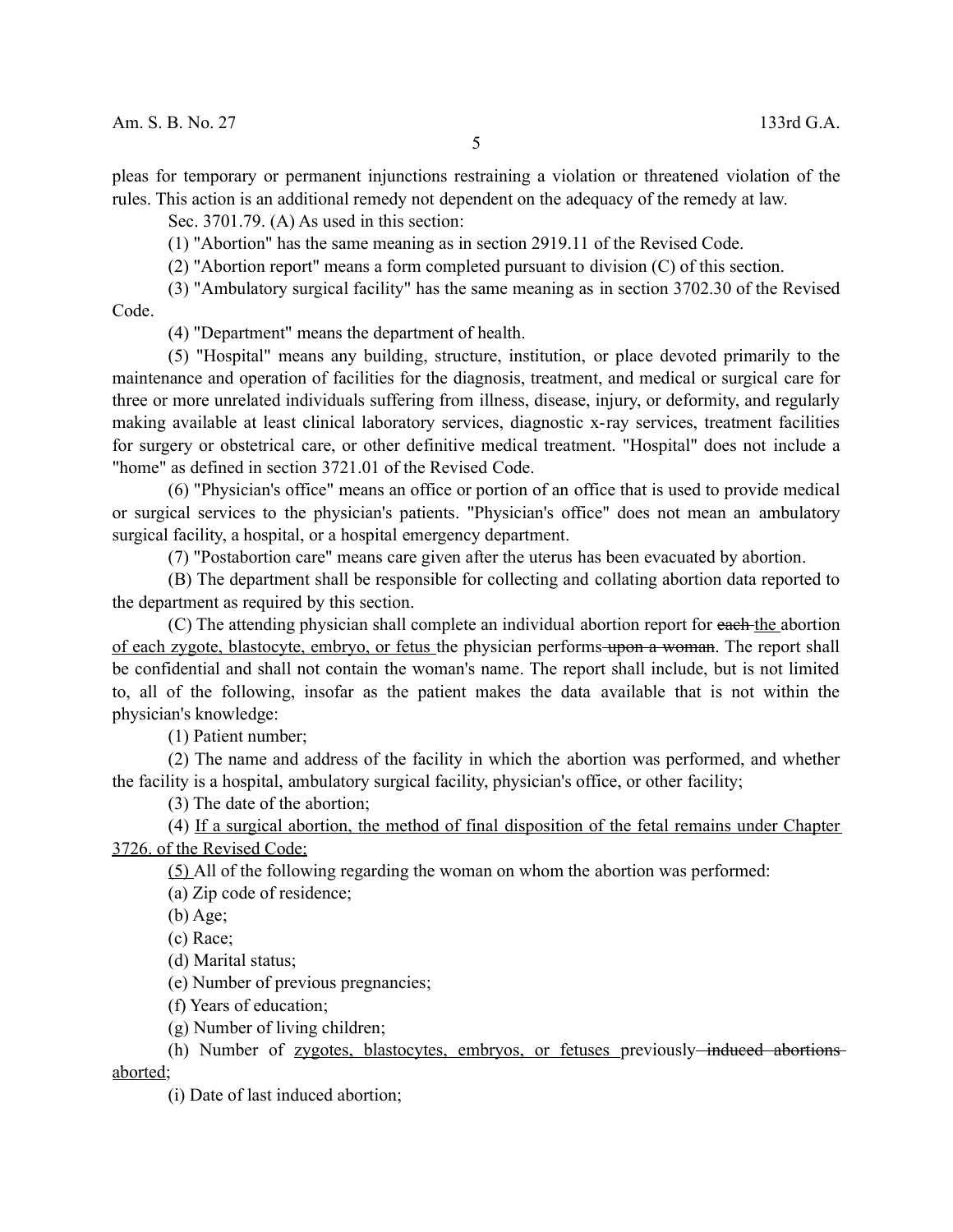6

(j) Date of last live birth;

(k) Method of contraception at the time of conception;

(l) Date of the first day of the last menstrual period;

(m) Medical condition at the time of the abortion;

(n) Rh-type;

(o) The number of weeks of gestation at the time of the abortion.

 $(5)$  (6) The type of abortion procedure performed;

 $(6)$  (7) Complications by type;

(7) (8) Written acknowledgment by the attending physician that the pregnant woman is not seeking the abortion, in whole or in part, because of any of the following:

(a) A test result indicating Down syndrome in an unborn child;

(b) A prenatal diagnosis of Down syndrome in an unborn child;

(c) Any other reason to believe that an unborn child has Down syndrome.

 $(8)(9)$  Type of procedure performed after the abortion;

 $(9)$  (10) Type of family planning recommended;

 $(10)$  (11) Type of additional counseling given;

 $(11)$  (12) Signature of attending physician.

(D) The physician who completed the abortion report under division (C) of this section shall submit the abortion report to the department within fifteen days after the woman is discharged.

(E) The appropriate vital records report or certificate shall be made out after the twentieth week of gestation.

(F) A copy of the abortion report shall be made part of the medical record of the patient of the facility in which the abortion was performed.

(G) Each hospital shall file monthly and annual reports listing the total number of women who have undergone a post-twelve-week-gestation abortion and received postabortion care. The annual report shall be filed following the conclusion of the state's fiscal year. Each report shall be filed within thirty days after the end of the applicable reporting period.

(H) Each case in which a physician treats a post abortion complication shall be reported on a postabortion complication form. The report shall be made upon a form prescribed by the department, shall be signed by the attending physician, and shall be confidential.

(I)(1) Not later than the first day of October of each year, the department shall issue an annual report of the abortion data reported to the department for the previous calendar year as required by this section. The annual report shall include at least the following information:

(a) The total number of induced abortions zygotes, blastocytes, embryos, or fetuses that were aborted;

(b) The number of abortions performed on Ohio and out-of-state residents;

(c) The number of abortions performed, sorted by each of the following:

(i) The age of the woman on whom the abortion was performed, using the following categories: under fifteen years of age, fifteen to nineteen years of age, twenty to twenty-four years of age, twenty-five to twenty-nine years of age, thirty to thirty-four years of age, thirty-five to thirtynine years of age, forty to forty-four years of age, forty-five years of age or older;

(ii) The race and Hispanic ethnicity of the woman on whom the abortion was performed;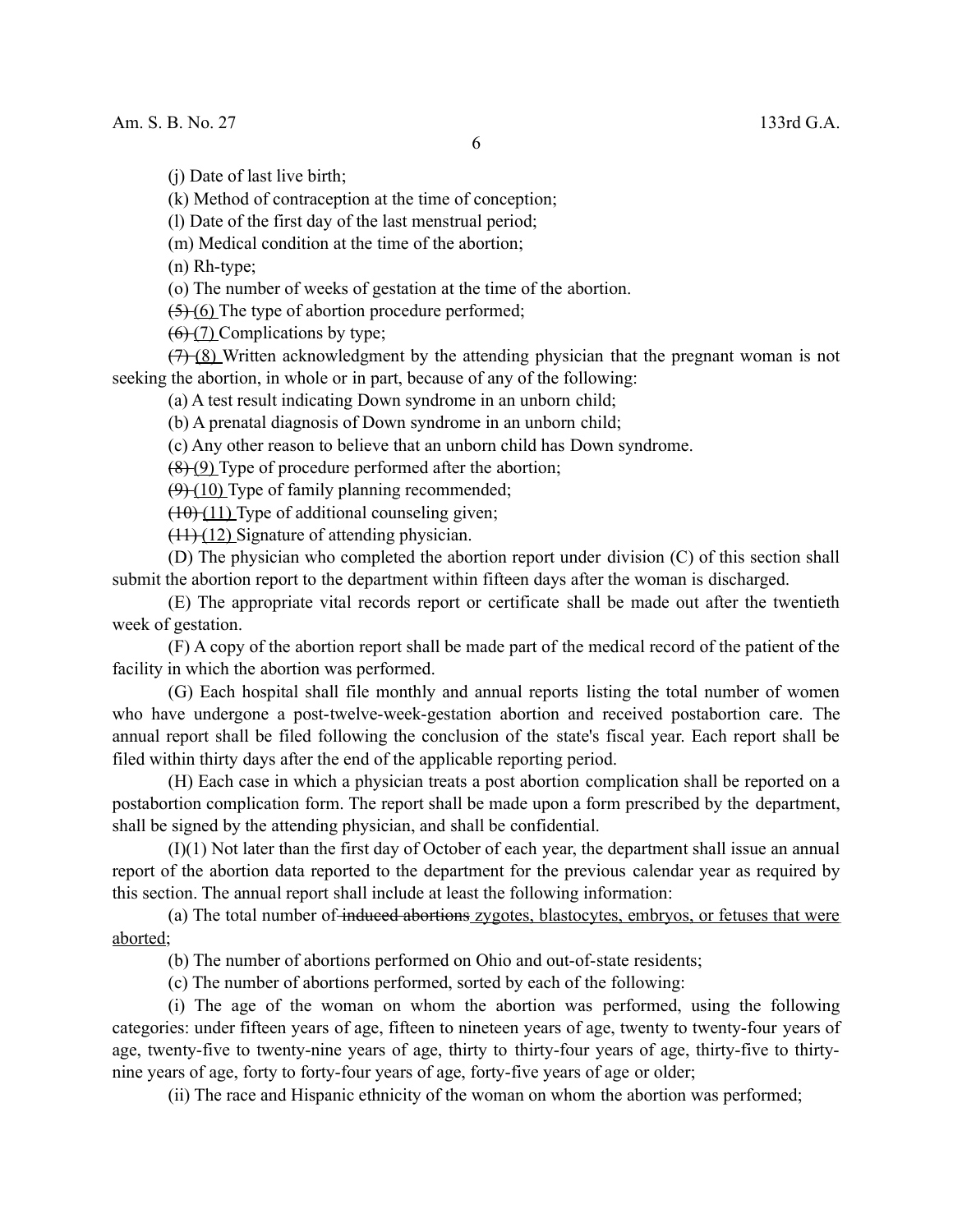(iii) The education level of the woman on whom the abortion was performed, using the following categories or their equivalents: less than ninth grade, ninth through twelfth grade, one or more years of college;

(iv) The marital status of the woman on whom the abortion was performed;

(v) The number of living children of the woman on whom the abortion was performed, using the following categories: none, one, or two or more;

(vi) The number of weeks of gestation of the woman at the time the abortion was performed, using the following categories: less than nine weeks, nine to twelve weeks, thirteen to nineteen weeks, or twenty weeks or more;

(vii) The county in which the abortion was performed;

(viii) The type of abortion procedure performed;

(ix) The number of abortions zygotes, blastocytes, embryos, or fetuses previously performed on aborted by the woman on whom the abortion was performed;

(x) The type of facility in which the abortion was performed;

(xi) For Ohio residents, the county of residence of the woman on whom the abortion was performed.

(2) The report also shall indicate the number and type of the abortion complications reported to the department either on the abortion report required under division (C) of this section or the postabortion complication report required under division (H) of this section.

(3) In addition to the annual report required under division (I)(1) of this section, the department shall make available, on request, the number of abortions performed by zip code of residence.

(J) The director of health shall implement this section and shall apply to the court of common pleas for temporary or permanent injunctions restraining a violation or threatened violation of its requirements. This action is an additional remedy not dependent on the adequacy of the remedy at law.

Sec. 3726.01. As used in this chapter:

(A) "Abortion facility" means any of the following in which abortions are induced or performed:

(1) Ambulatory surgical facility as defined in section 3702.30 of the Revised Code;

(2) Any other facility in which abortion is legally provided.

(B) "Cremation" has the same meaning as in section 4717.01 of the Revised Code.

(C) "Fetal remains" means the product of human conception that has been aborted. If a woman is carrying more than one zygote, blastocyte, embryo, or fetus, such as in the incidence of twins or triplets, each zygote, blastocyte, embryo, or fetus or any of its parts that is aborted is a separate product of human conception that has been aborted.

(D) "Interment" means the burial or entombment of fetal remains.

Sec. 3726.02. (A) Final disposition of fetal remains from a surgical abortion at an abortion facility shall be by cremation or interment.

 (B) The cremation of fetal remains under division (A) of this section shall be in a crematory facility, in compliance with Chapter 4717. of the Revised Code.

(C) As used in this section, "crematory facility" has the same meaning as in section 4717.01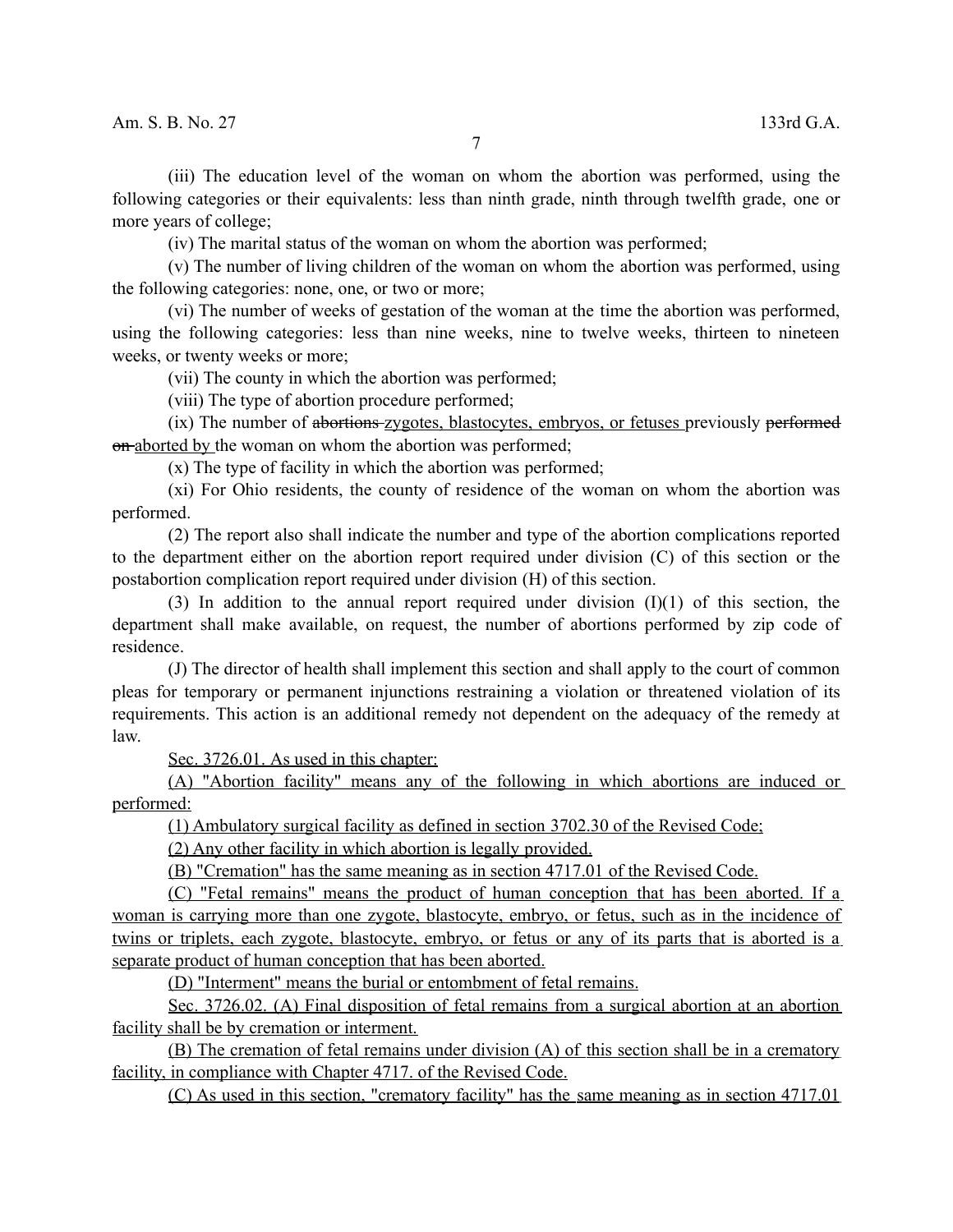of the Revised Code.

 Sec. 3726.03. (A) A pregnant woman who has a surgical abortion has the right to determine both of the following regarding the fetal remains:

(1) Whether the final disposition shall be by cremation or interment;

(2) The location for the final disposition.

(B) A pregnant woman who has a surgical abortion shall be provided with a notification form described in division (A) of section 3726.14 of the Revised Code.

Sec. 3726.04. (A)(1) If a pregnant woman desires to exercise the rights under division (A) of section 3726.03 of the Revised Code, she shall make the determination in writing using a form prescribed by the director of health under division (C) of section 3726.14 of the Revised Code. The determination must clearly indicate both of the following:

(a) Whether the final disposition will be by cremation or interment;

(b) Whether the final disposition will be at a location other than one provided by the abortion facility.

 (2) If a pregnant woman does not desire to exercise the rights under division (A) of section 3726.03 of the Revised Code, the abortion facility shall determine whether final disposition shall be by cremation or interment.

 (B)(1) A pregnant woman who is under eighteen years of age, unmarried, and unemancipated shall obtain parental consent from one of the person's parents, guardian, or custodian to the final disposition determination she makes under division (A)(1) of this section. The consent shall be made in writing using a form prescribed by the director under division (B) of section 3726.14 of the Revised Code.

(2) The consent under division  $(B)(1)$  of this section is not required for a pregnant woman exercising her rights under division (A) of section 3726.03 of the Revised Code if an order authorizing the minor to consent, or the court to consent on behalf of the minor, to the abortion was issued under section 2151.85 or division (C) of section 2919.121 of the Revised Code.

Sec. 3726.041. (A) A pregnant woman who is carrying more than one zygote, blastocyte, embryo, or fetus, who desires to exercise the rights under division (A) of section 3726.03 of the Revised Code, shall complete one form under division (A)(1) of section 3726.04 of the Revised Code for each zygote, blastocyte, embryo, or fetus that will be aborted.

 (B) A pregnant woman who obtains parental consent under division (B)(1) of section 3726.04 of the Revised Code shall use one consent form for each zygote, blastocyte, embryo, or fetus that will be aborted.

 Sec. 3726.042. A form used under section 3726.04 of the Revised Code that covers more than one zygote, blastocyte, embryo, or fetus that will be aborted is invalid.

 Sec. 3726.05. An abortion facility may not release fetal remains from a surgical abortion, or arrange for the cremation or interment of such fetal remains, until it obtains a final disposition determination made, and if applicable, the consent made, under section 3726.04 or 3726.041 of the Revised Code.

Sec. 3726.09. (A) Except as provided in division (B) of this section, an abortion facility shall pay for and provide for the cremation or interment of the fetal remains from a surgical abortion performed at that facility.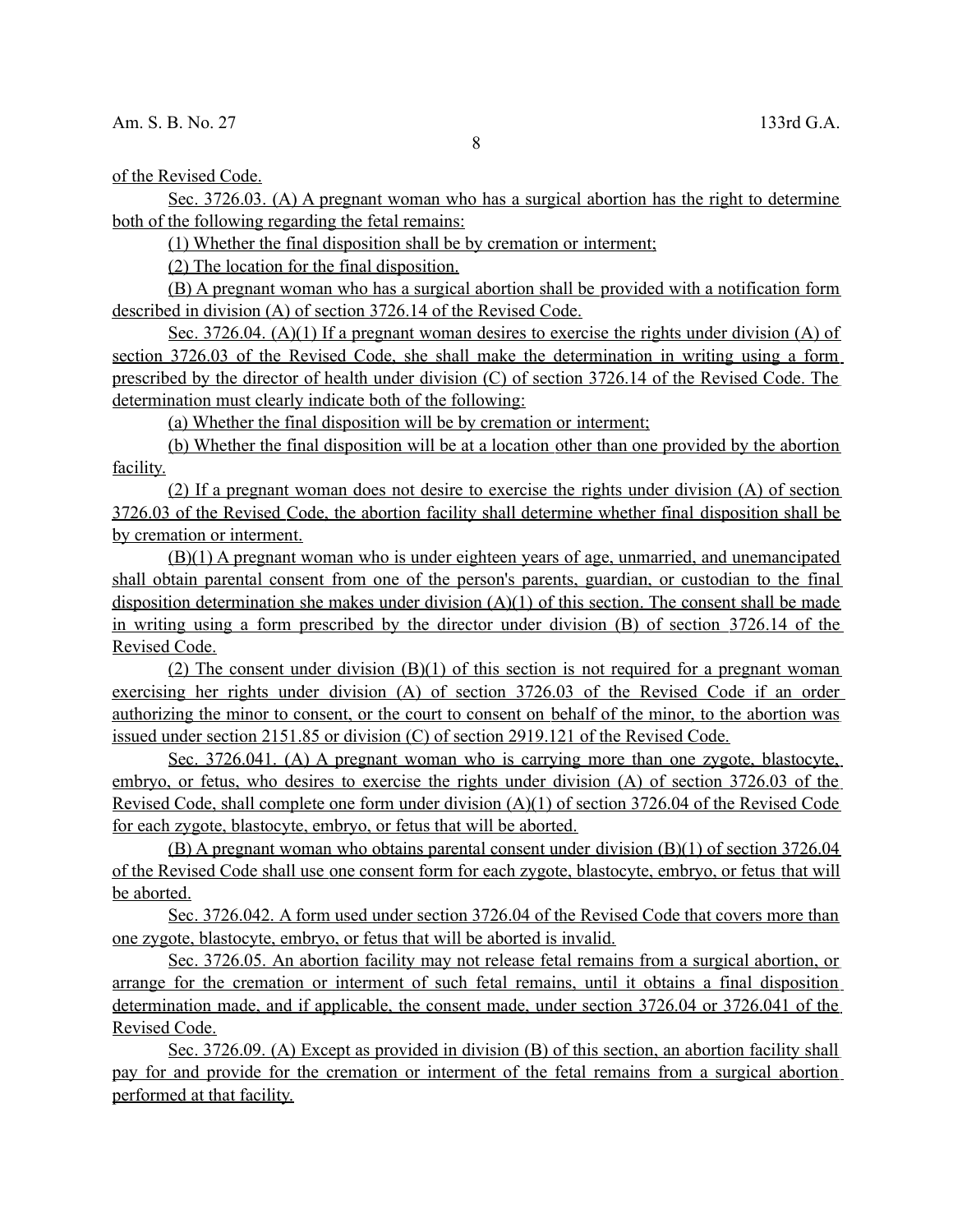(B) If the disposition determination made under division (A)(1) of section 3726.04 or 3726.041 of the Revised Code identifies a location for final disposition other than one provided by the abortion facility, the pregnant woman is responsible for the costs related to the final disposition of the fetal remains at the chosen location.

 Sec. 3726.10. An abortion facility shall document in the pregnant woman's medical record the final disposition determination made, and if applicable, the consent made, under section 3726.04 or 3726.041 of the Revised Code.

 Sec. 3726.11. An abortion facility shall maintain evidentiary documentation demonstrating the date and method of the disposition of fetal remains from surgical abortions performed or induced in the facility.

Sec. 3726.12. An abortion facility shall have written policies and procedures regarding cremation or interment of fetal remains from surgical abortions performed or induced in the facility.

 Sec. 3726.13. An abortion facility shall develop and maintain a written list of locations at which it provides or arranges for the final disposition of fetal remains from surgical abortions.

 Sec. 3726.14. Not later than ninety days after the effective date of this section, the director of health, in accordance with Chapter 119. of the Revised Code, shall adopt rules necessary to carry out sections 3726.01 to 3726.13 of the Revised Code, including rules that prescribe the following:

 (A) The notification form informing pregnant women who seek surgical abortions of the following:

 (1) The right to determine final disposition of fetal remains under division (A) of section 3726.03 of the Revised Code;

(2) The available options for locations and methods for the disposition of fetal remains.

(B) The consent form for purposes of section 3726.04 or 3726.041 of the Revised Code;

 $(C)(1)$  A detachable supplemental form to the form described in division  $(B)(4)$  of section 2317.56 of the Revised Code that meets the following requirements:

 (a) Indicates whether the pregnant woman has indicated a preference as to the method of disposition of the fetal remains and the preferred method selected;

 (b) Indicates whether the pregnant woman has indicated a preference as to the location of disposition of the fetal remains;

(c) Provides for the signature of the physician who is to perform or induce the abortion;

(d) Provides for a medical identification number for the pregnant woman but does not provide for the pregnant woman's printed name or signature.

 (2) If a medical emergency or medical necessity prevents the pregnant woman from completing the detachable supplemental form, procedures to complete that form a reasonable time after the medical emergency or medical necessity has ended.

 Sec. 3726.15. A person who buries or cremates fetal remains from a surgical abortion is not liable for or subject to damages in any civil action, prosecution in any criminal proceeding, or professional disciplinary action related to the disposal of fetal remains, if that person does all of the following:

 (A) Acts in good faith compliance with this chapter and, if applicable, section 4717.271 of the Revised Code;

(B) Receives a copy of a properly executed detachable supplemental form described in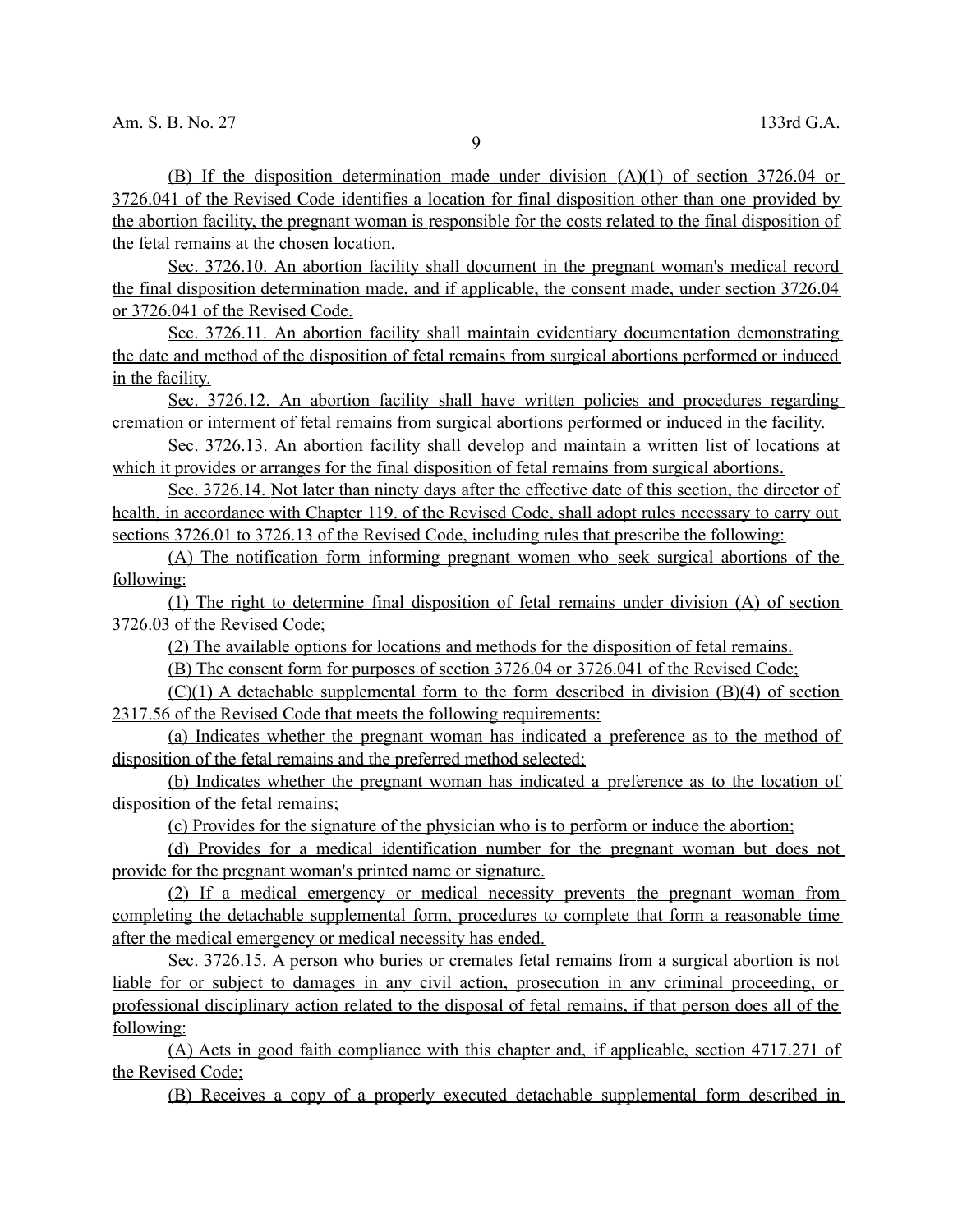division (C)(1) of section 3726.14 of the Revised Code;

(C) Acts in furtherance of the final disposition of the fetal remains.

 Sec. 3726.16. Except for the requirements of section 3705.20 of the Revised Code, no conflicting provision of the Revised Code or conflicting procedure of an agency or board shall apply regarding a person who buries or cremates fetal remains in accordance with section 3726.15 of the Revised Code.

 Sec. 3726.95. A pregnant woman who has a surgical abortion, the fetal remains from which are not disposed of in compliance with this chapter, is not guilty of committing, attempting to commit, complicity in the commission of, or conspiracy in the commission of a violation of section 3726.99 of the Revised Code.

 Sec. 3726.99. (A) No person shall fail to comply with section 3726.02, 3726.05, 3726.10, or 3726.11 of the Revised Code.

 (B) Whoever knowingly violates division (A) of this section is guilty of failure to dispose of fetal remains humanely, a misdemeanor of the first degree.

Sec. 4717.271. The following applies to a crematory operator that cremates fetal remains for an abortion facility under Chapter 3726. of the Revised Code.

(A) A crematory operator shall not do any of the following:

(1) Cremate fetal remains without receiving a copy of a properly executed detachable supplemental form described in division  $(C)(1)$  of section 3726.14 of the Revised Code;

(2) Dispose of the cremated fetal remains by a means other than one of the following:

(a) Placing them in a grave, crypt, or niche;

(b) Scattering them in any dignified manner, including in a memorial garden, at sea, by air, or at a scattering ground described in section 1721.21 of the Revised Code;

(c) Any other lawful manner.

 (3) Arrange for the disposal of the cremated fetal remains by a means other than one described in division (A)(2) of this section;

 (4) Arrange for the transfer of the cremated fetal remains for disposal by a means other than one described in division  $(A)(2)$  of this section.

 (B) A crematory operator is not required to secure a death certificate, a burial or burial-transit permit, or a cremation authorization form to cremate fetal remains.

SECTION 2. That existing sections 2317.56, 3701.341, and 3701.79 of the Revised Code are hereby repealed.

SECTION 3. Neither of the following shall apply until rules are adopted under section 3726.14 of the Revised Code:

(A) The prohibition under section 3726.99 of the Revised Code;

(B) The prohibitions under division (A) of section 4717.271 of the Revised Code.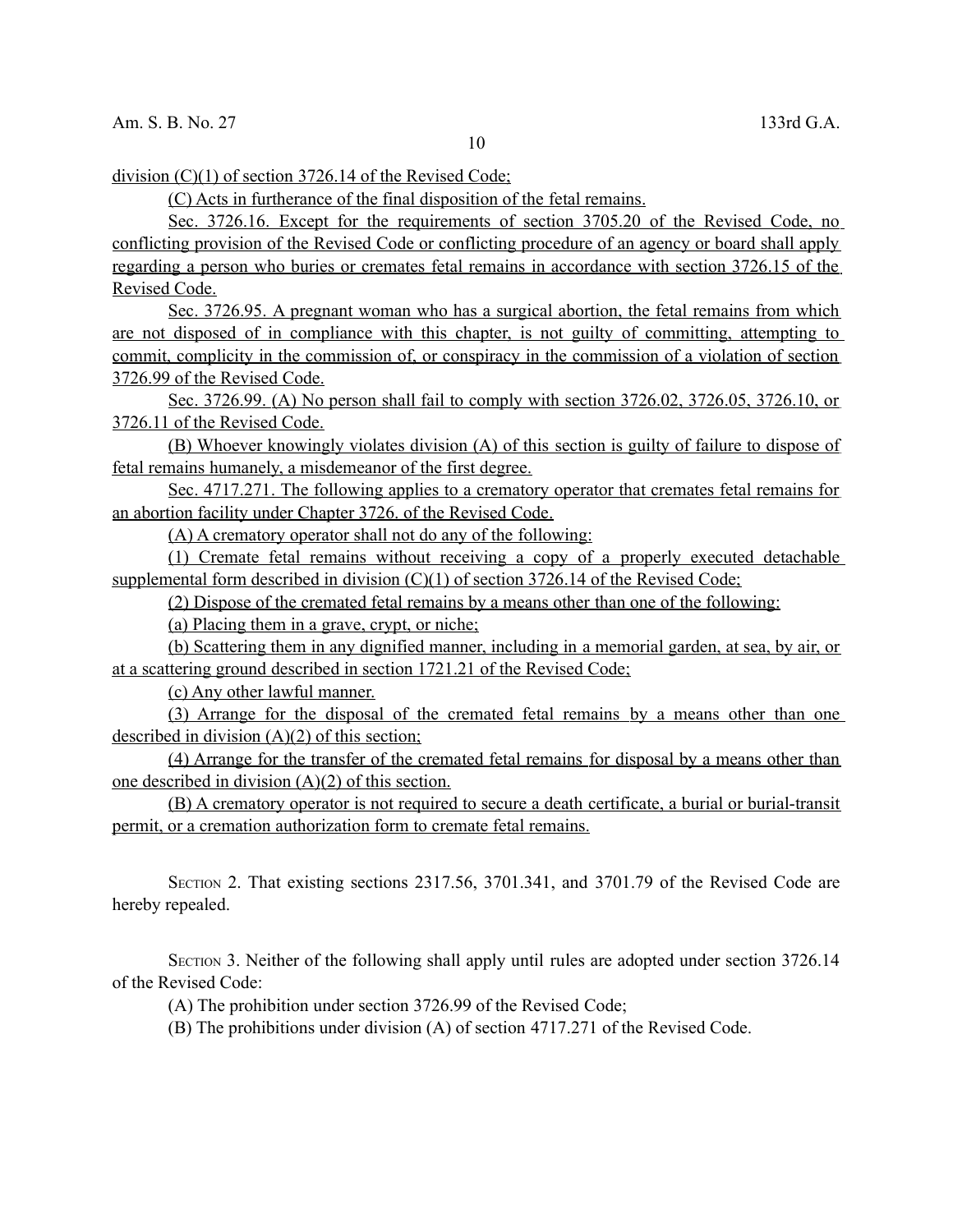Am. S. B. No. 27 133rd G.A.

*Speaker \_\_\_\_\_\_\_\_\_\_\_\_\_\_\_\_\_\_\_ of the House of Representatives.*

*President \_\_\_\_\_\_\_\_\_\_\_\_\_\_\_\_\_\_\_ of the Senate.*

Passed \_\_\_\_\_\_\_\_\_\_\_\_\_\_\_\_\_\_\_\_\_\_\_\_, 20\_\_\_\_

Approved \_\_\_\_\_\_\_\_\_\_\_\_\_\_\_\_\_\_\_\_\_\_\_\_, 20\_\_\_\_

*Governor.*